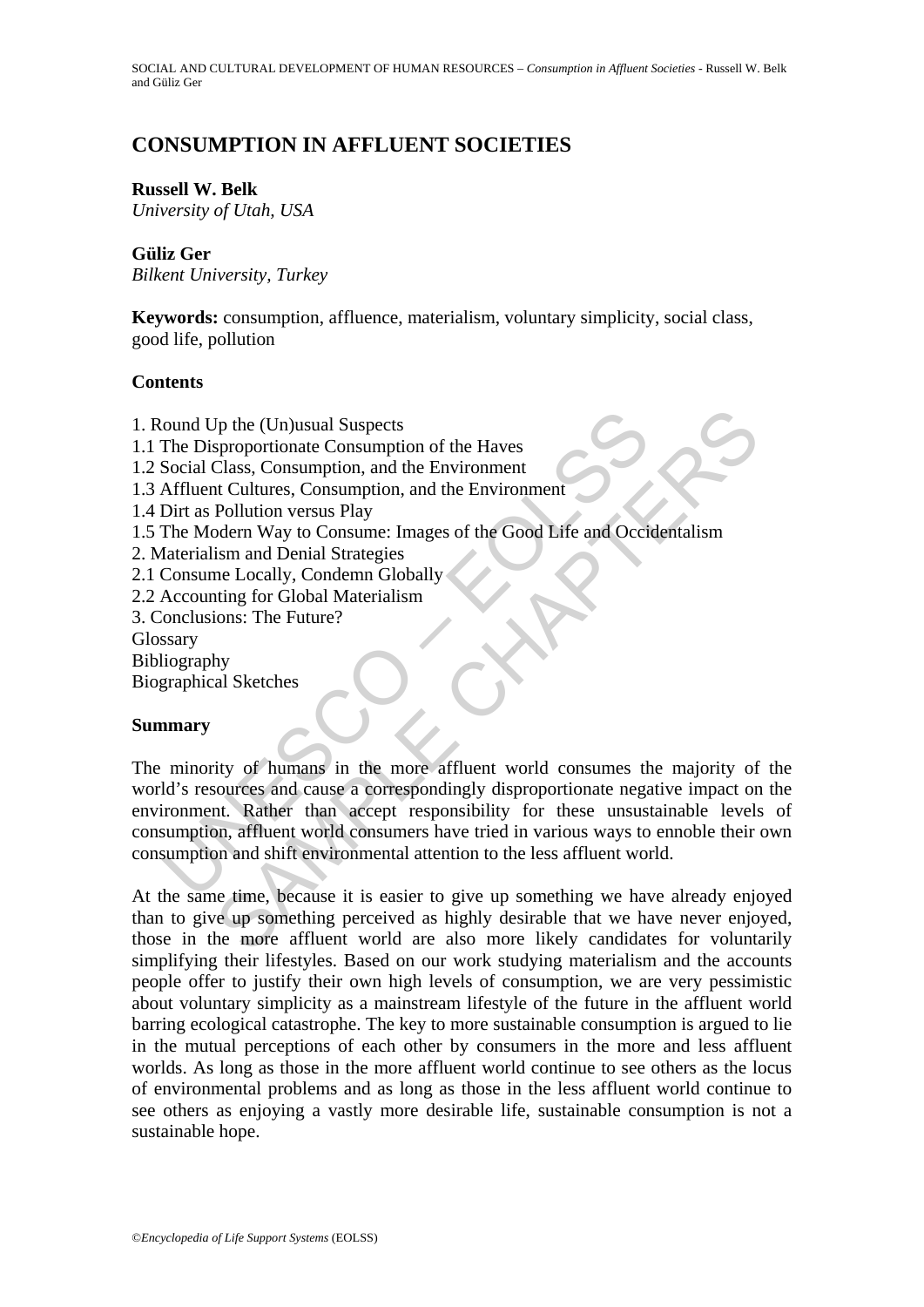## **1. Round Up the (Un)usual Suspects**

It seems readily apparent that consumption in much of Western Europe, North America, and a few other wealthy regions of the world is obscenely wasteful. While most of those in the less affluent world walk, ride bikes, and take trams, buses, trains, or commuter vans, most of those in the more affluent world choose to drive private cars, ride in private taxis, and travel longer distances by air. While most who live in the less affluent world return their containers of sodas, beer, cooking oil, and wine to be refilled, most of those in the affluent world still send containers to landfills or in some cases, as in the large cities of northern Europe, deposit them to be recycled via environmentally hazardous remanufacture. People in less affluent societies also make ingenious use of empty metal containers for toys, ornaments, planters, and watering cans. They grow their own organic vegetables, build their own homes, do their own vehicle repair, and by and large do without microwave ovens, air conditioners, computers, clothes dryers, dishwashers, and other power-hungry appliances.

and large do without microwave ovens, air conditioners, comput<br>washers, and other power-hungry appliances.<br>y pollute less, use less energy, use fewer natural resources, de<br>layer, and create far less waste than those in mor ege do without microwave ovens, air conditioners, computers, clothes dry<br>s, and other power-hungry appliances.<br>The less, use less energy, use fewer natural resources, do less harm to<br>r, and create far less waste than those They pollute less, use less energy, use fewer natural resources, do less harm to the ozone layer, and create far less waste than those in more affluent societies. Very little of this is done out of any sense of ecological consciousness, however, and despite their conservative consumption practices, their environments are anything but enriching, safe, and pure. To be poor, especially in the less affluent world, means urban crowding, dilapidated public facilities, impoverished educational opportunities, dangerous sanitation, rampant disease, and inadequate food. In much of the less affluent world where finding enough to eat is critical, the ecological consequences of the specific consumer goods acquired simply are not a compelling concern. Under such conditions conservation activities are undertaken out of necessity for day-to-day survival. This is involuntary simplicity. Voluntary simplicity, implying as it does a choice, is an affluent world concept. For all their arguably obscene consumption, some affluent world consumers find creating a sustainable and safe environment to be an important and desirable goal and even alter their consumption behavior, at least to a degree, toward achieving this end.

These two opposing tendencies in the affluent world—the drive to wasteful environmentally harmful consumption and the drive to more conservative, environmentally friendlier consumption—suggest alternative futures that warrant a more thorough examination. Rather than offering a simple indictment of the affluent world for pushing the planet ever closer to environmental catastrophe, in the paragraphs below we explore some of the ways in which consumers in the more affluent world regard their consumption and what this might mean for the future of the planet. While other chapters more thoroughly consider the role of the consumption of the world's more affluent societies as a potential model or motivator for the consumption of consumers in less affluent societies, because of the increasingly interconnected and global consequences of many environmental concerns, we briefly consider how the less affluent world views the consumption of the more affluent world and vice versa. Barring ecological catastrophes or major environmental inconveniences, we argue that these mutual perceptions and attributions of the haves and have-nots of the world may well be the key to willingness to change destructive consumption patterns for the sake of the environment.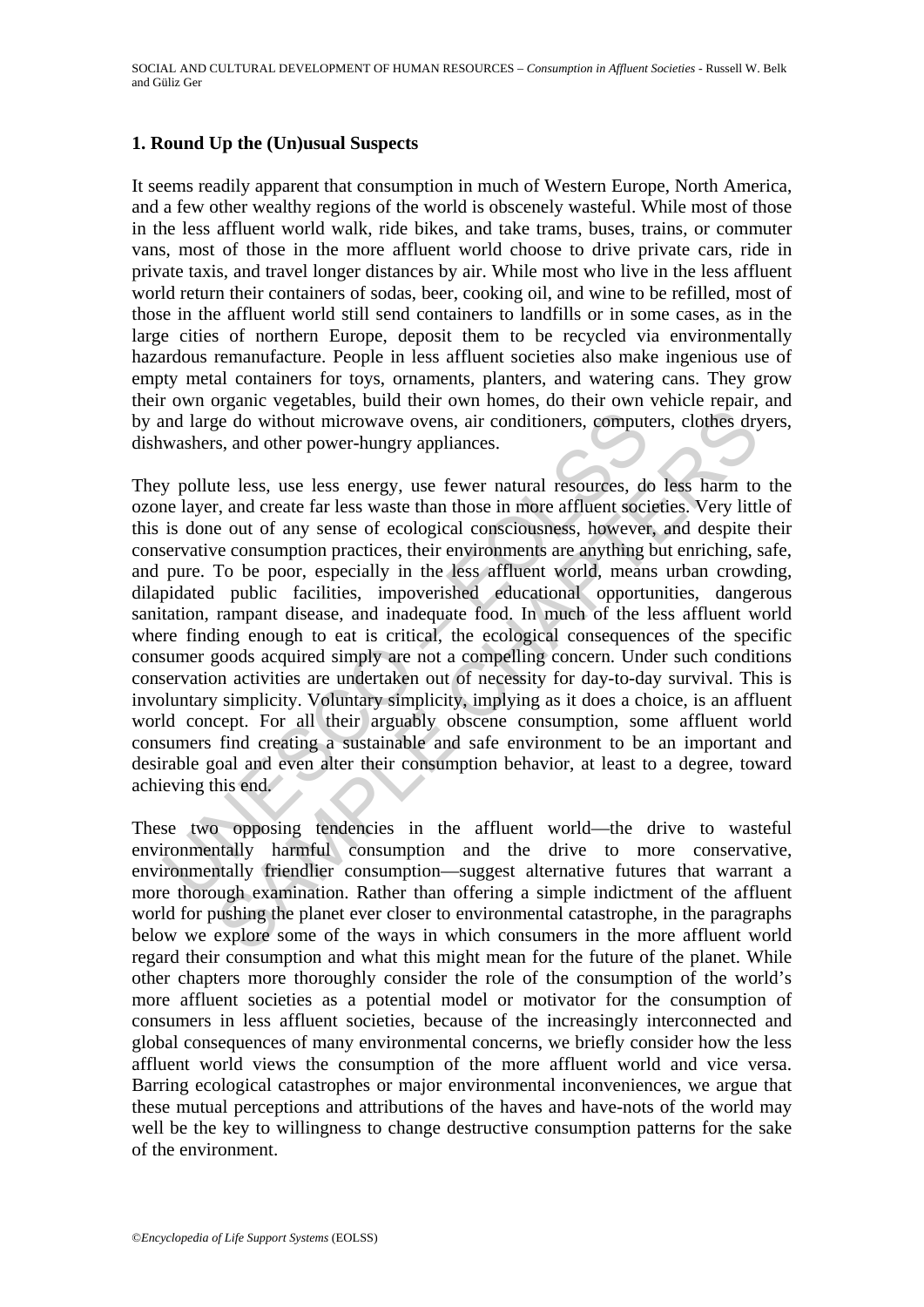## **1.1 The Disproportionate Consumption of the Haves**

Both as a proximate cause of many environmental problems and as a determinant of the ways in which those in the more affluent world are regarded by those in the less affluent world, we must begin with the observation that the haves have so much. The affluent North has 20% of the world's population and consumes 70% of the world's resources. The imbalance is even greater in terms of energy consumption. Furthermore, the gap is growing rather than narrowing, paralleling the growing disparity in the world's wealth. The ratio of income between the 20% of the world living in the richest countries and the 20% living in the poorest countries increased from 30:1 in 1960 to 82:1 in 1995. And in our interconnected world in which core countries exploit the human and natural resources of periphery countries, there is no arguing that the wealthy are only hurting themselves or that they will suffer consequences in proportion to their own relative consumption levels. Environmental injustice means that the sins of the wealthy are visited most upon the poor. The consequences of resource extraction and pollution are greater when money and regulatory power are lacking to assure cleanup. It is too tempting to trade off a bleaker tomorrow for a brighter today in the less affluent world. The long-term consequences of global warming, ozone depletion, and acid rain are also greatest in the economically developing world where desertification, drinking water shortages, drought, malnutrition, famine, soil erosion, deforestation, and declines in fish and wildlife populations are felt most acutely.

sumption levels. Environmental injustice means that the sins c<br>ted most upon the poor. The consequences of resource extraction<br>ter when money and regulatory power are lacking to assure<br>pting to trade off a bleaker tomorrow not levels. Environmental injustice means that the sins of the wealthy<br>st upon the poor. The consequences of resource extraction and pollution<br>or tracking to assure cleaning the interaction of tracking to assure cleaning. Rather than marshal statistics on the disproportionate and environmentally threatening consumption of those in affluent societies, Harold Wilhite and colleagues have considered the human and cultural face of consumption in the United States, Norway, and Japan. They find that in the United States, the current rage for large four-wheeldrive utility vehicles, houses with three-car garages and high ceiling "great rooms," and large refrigerators with ice and ice water dispensers, signal status through the conspicuous waste of needlessly high energy consumption. They find that in Norway the cultural value of entertaining in a warm snug house with incandescent lamps scattered about has similar results. And in Japan, Wilhite and colleagues find the gradual replacement of the double duty living/sleeping room with Western style private bedrooms and air conditioning turned up at home in order to match the levels that are experienced at work. The trend in these and numerous other instances of affluent world consumption is toward consumption that squanders resources through a more/bigger is better ethos. This trend is exacerbated by the affluent world's tendency toward privatization and individualization of what were once shared family or even community commodities. Rather than a family car, family television, family musical device, family telephone, family meal, family camera, family outing, and family library, it is increasingly the case that each member of the family has his or her own.

These trends toward individualized and upsized consumption can perhaps be seen most clearly in the case of vehicles. Half of the US domestic vehicle market now consists of sport utility vehicles (SUVs), light trucks, and minivans, which have less stringent fuel economy requirements because of their presumed work status. The term "utility" in the SUV category is an oxymoron, in that the heaviest work duty most of these vehicles ever see is hauling weekly loads of groceries back to commodious refrigerators in the large suburban homes of their owners. Cars have long symbolized freedom, geographic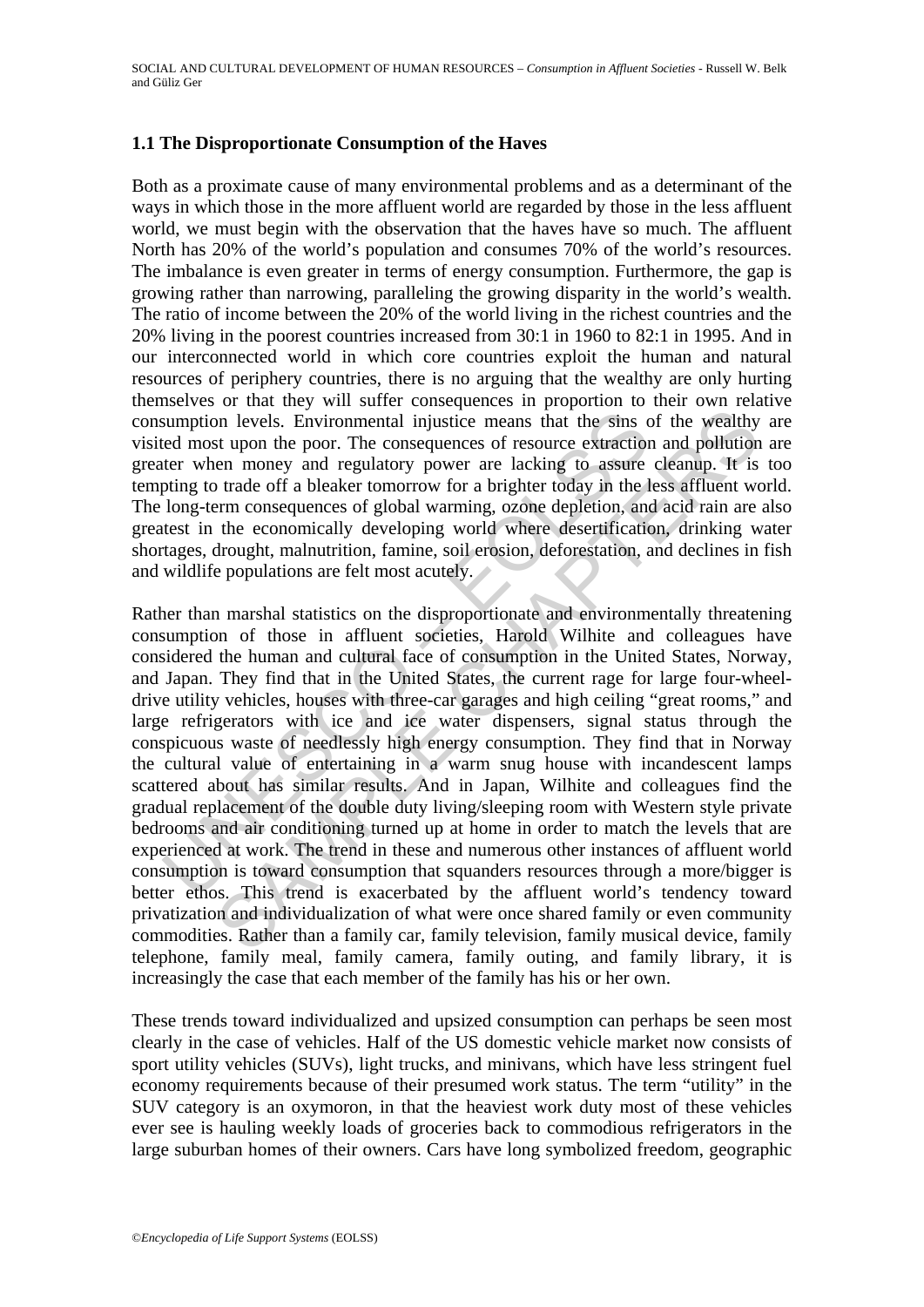may above others looking down. Needlessly large four-wheel-driv<br>driver a sense of being above all the chaos of road rage and<br>lenge ahead, even if they are never taken off the pavement. And<br>cles offer more room for fellow p we others looking down. Needlessly large four-wheel-drive vehicles pro<br>we others looking down. Needlessly large four-wheel-drive vehicles pro<br>a sense of being above all the chaos of road rage and able to meet<br>the ad, even and social mobility, sexual prowess, and adventure. The suburbanization of America and the network of roads, motels, regional shopping centers, and superhighways have resulted in automobile-based lifestyles. Western Europe is less automobile-dependent, but the number of cars per capita is approaching American levels and their size is slowly growing as well. However, it is noteworthy that the movement toward larger, less fuel-efficient, more status connoting cars was reversed for a time during the OPEC oil embargo of the early 1970s. For a time, smaller cars became the rage and buses, commuter trains, and car pools became more appealing as queues appeared at service stations and the prices of cheap American gasoline soared. But by the 1980s US fuel prices had begun to decline and car size began to grow again. The emblematic vehicle became the monster truck sitting high atop tractor tires and able to climb over everything in its path. It was not long before suburban Americans on the plains began to notice that, like wearing cowboy boots, there is a feeling of superiority in standing or sitting above others looking down. Needlessly large four-wheel-drive vehicles provide the driver a sense of being above all the chaos of road rage and able to meet any challenge ahead, even if they are never taken off the pavement. And while these larger vehicles offer more room for fellow passengers, they are no more likely to be shared with other commuters than the smaller "passenger cars" they are currently supplanting. Supplanting is not entirely accurate either, since despite an average of 0.575 cars per person in the United States, there are many households with more cars than people. Like the proliferation of items in our wardrobes, the explosion of specialized shoes in our shoe collections, our arsenals of specialized tools, our panoplies of specialty sporting equipment, and the diverse array of foods from various cuisines in our cupboards, those of us in the more affluent world are coming to regard vehicles as not only individual possessions, but also as specialty vehicles taking their places as part of a stable of such use-specific vehicles.

## **1.2 Social Class, Consumption, and the Environment**

Not all members of affluent societies are engaged in a quest to determine who can consume most lavishly. Some consumers are, in varying shades, green. They recycle, live more simply than they might, consider to at least some degree the ecological consequences of their product choices, and give money to environmental causes. Although Amitai Etzioni has recently argued that the motives of green consumers and voluntary simplifiers are different, a substantial overlap exists among these only partially different groups. In the 1970s, on the heels of the OPEC oil embargo, Duane Elgin predicted that by the present time the majority of those in affluent countries would be full or partial voluntary simplifiers. Unfortunately, the trend toward voluntary simplicity waned as fuel prices in North America declined. Voluntary simplicity is now a lifestyle embraced by only a small minority of Americans. They tend to be middle or upper middle class, highly educated, high-income families. They have experienced and subsequently tired of a "good" material life and are now trying something simpler, which they may see as either an altruistic moral sacrifice or as a way to rid themselves of the obligations and demands imposed by owning numerous complex possessions. Apart from students and those poor who, like those of the less affluent world, engage in involuntary simplicity, members of the lower classes who have not already lived a good material life show little interest in simplifying their consumption or consuming more responsibly.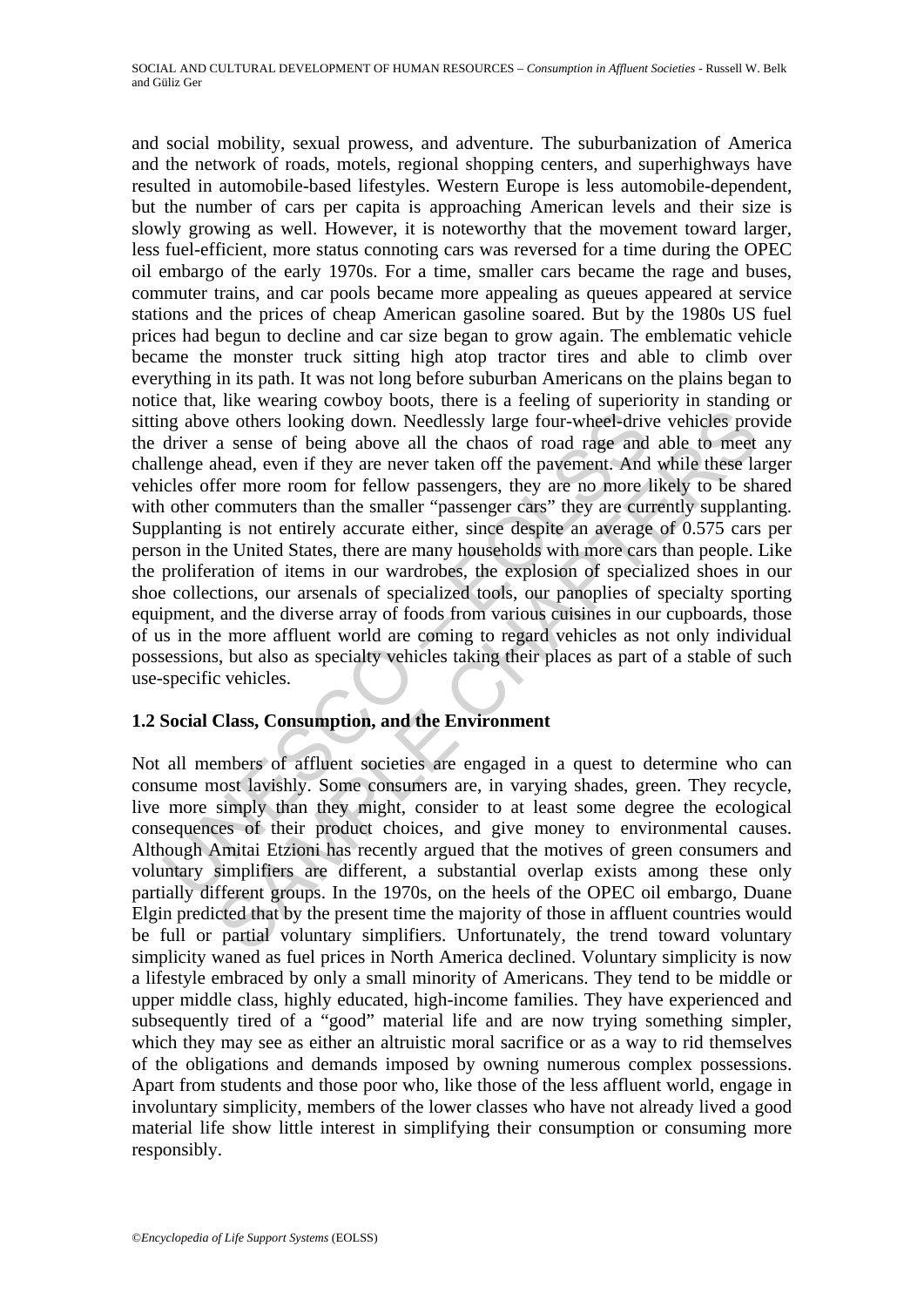Consider those leisure pursuits on which higher and lower social classes in the West stereotypically differ most strikingly: snowmobiles, jet skis, power boats, motorized dirt bikes, and quadrunners versus cross country skis, sailboats, canoes, mountain bikes, and hiking boots. In the former, blue collar, cases the preferred objects are noisy, fuelconsuming, air-polluting devices. In the latter, white collar, cases the preferred objects are instead quiet, human-powered, ostensibly more environmentally friendly devices. Generalizing from these examples and from profiles of voluntary simplifying consumers, the desire to simplify consumption is not only a phenomenon of the more economically developed world, it is within the affluent world a distinctly upper-middleclass phenomenon. It is, furthermore, a decidedly soft, feminine orientation and voluntary simplifiers are most likely to be women. Effete greens may love forest animals, blue collar men hunt them. Educated elites may embrace vegetarianism, "real men" eat meat. Greens are apt to be characterized by non-greens as tree-hugging romanticists who are sentimental about nature in a silly and effeminate way.

anticists who are sentimental about nature in a silly and effeminat<br>can return to the case of the private vehicle in terms of social<br>ale and expensive four-wheel-drive vehicles and elite models by<br>Lexus suggest, higher soc Is who are sentimental about nature in a silly and efferminate way.<br>
sum to the case of the private vehicle in terms of social class as well<br>
dexpensive four-wheel-drive vehicles and elite models by Mercedes, Re<br>
suggest, We can return to the case of the private vehicle in terms of social class as well. As upscale and expensive four-wheel-drive vehicles and elite models by Mercedes, Rover, and Lexus suggest, higher social classes have now embraced such vehicles. In Tokyo it is not unusual to find such vehicles with skis on top despite the driver's total lack of intention to go skiing. It is instead a show of lifestyle and image. Despite the upscaling of high-end SUVs, in the United States in particular, the lower echelons of four-wheeldrive enthusiasts are still blue collar, as they have been for the past half century. Offroad users of four-wheel-drive vehicles also tend to be largely blue collar. Monster truck competitions (races and car-crushing spectacles) draw a predominantly blue collar audience. The appeal here seems to be that the powerless gain a sense of extreme power, if only vicariously, through the fantasy spectacle they have come to watch. As the announcer at one such event pined, "Wouldn't you like to have it during rush hour on State Street [the main street of town]?" While such vehicles may represent the fantasy of going where you want when you want, their four meter height, maximal fuel consumption, and the "carnage" they create in car crushing spectacles also evoke the American old west ethos of the conquest of nature in a pitched battle against it. This is the antithesis of tree huggers embracing nature in recognition of the interdependency of our ecosystem. Monster truck competitions, like demolition derbies of an earlier generation in North America, enact a rite of reversal inverting everyday norms. Within this particular inversion, working-class monster truck owners and spectators participate in a fantasy in which the weak crush the establishment and their "monsters" terrorize and dominate the natural world while loudly celebrating dirt, pollution, chaotic noise, and ambiguous forms in a world where machines dominate nature. The machine has come to disrupt and dominate the garden.

- -
- -
- -

## TO ACCESS ALL THE **18 PAGES** OF THIS CHAPTER, Visit[: http://www.eolss.net/Eolss-sampleAllChapter.aspx](https://www.eolss.net/ebooklib/sc_cart.aspx?File=E1-11-07-03)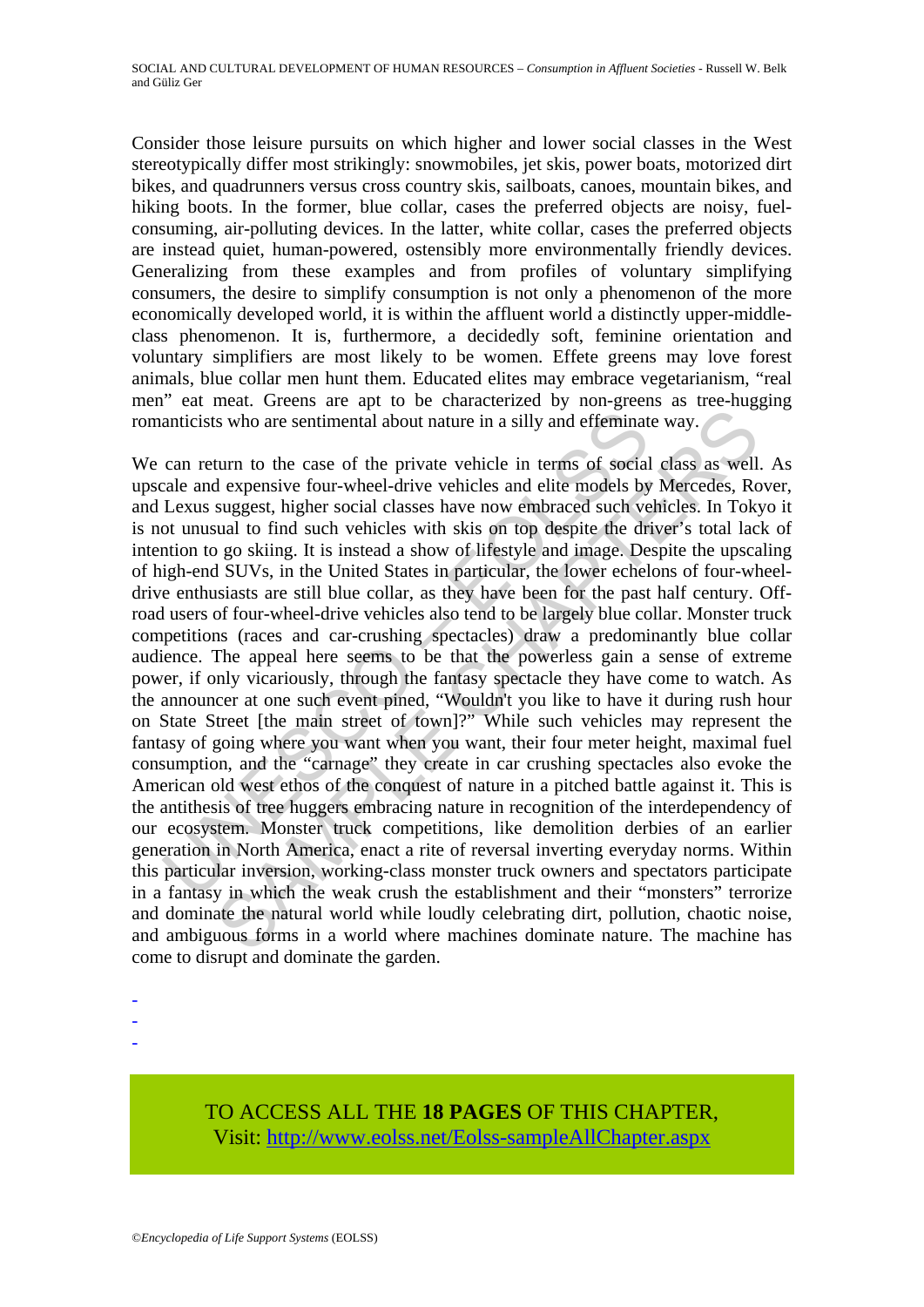#### **Bibliography**

Barber B. R. (1995). *Jihad vs. McWorld: How Globalism and Tribalism are Reshaping the World*, 340 pp. New York: Times Books. [An analysis of why globalism will win out over conservative forces opposing expanding global consumption.]

Belk R. (1995). *Collecting in a Consumer Society*, 198 pp. London: Routledge. [Argues that collecting is materialistic consumption writ large, based on depth interviews and historical patterns of collecting.]

Belk, R. W. (1985). Materialism: trait aspects of living in the material world. *Journal of Consumer Research* **12**(3), 265–280. [Discusses materialism and trait aspects.]

Belk R. W. (1996). Hyperreality and globalization: culture in the age of Ronald McDonald. *Journal of International Consumer Marketing* **8**(3 & 4), 23–38. [Discusses culture and globalized consumption.]

Belk R. W. (1997). Romanian consumer desires and feelings of deservingness. *Romania in Transition* (ed. L. Stan), pp. 191–208. Aldershot, UK: Dartmouth Press. [Discusses concept of deservingness in Romanian consumer desires.]

Belk R. (2000). *Consumption Lifestyles of the New Elite in Zimbabwe*. Salt Lake City, UT: Odyssey Films. [A 25-minute video consisting of interviews with and observations of newly wealthy blacks in Zimbabwe.]

Belk R. (2000). *Local and Global Models of Consumption in Zimbabwe*. Salt Lake City, UT: Odyssey Films. [A 21-minute video focusing on global and local images of consumption shown in Zimbabwean television advertising.]

Belk R. W. (1999). Leaping luxuries and transitional consumers. *Marketing Issues in Transitional Economies* (ed. R. Batra). Norwell, MA: Kluwer. [Argues that far from following Maslow's need hierarchy, consumers in the less affluent world increasingly sacrifice to afford luxuries]

Belk, R. W. and Costa J. A. (1995). International Tourism: An Assessment and Overview. *Journal of Macromarketing* **15**(2), 33–49. [Provides an overview and analysis of international tourism.]

anian consumer desires.]<br>
R. (2000). *Consumption Lifestyles of the New Elite in Zimbabwe*. **Salt La**<br>
S. [A 25-minute video consisting of interviews with and observations of ne<br>
R. (2000). *Local and Global Models of Cons* nsumer desires.]<br>
00). Consumption Lifestyles of the New Elite in Zimbabwe. Salt Lake City, UF: Ody<br>
-minute video consisting of interviews with and observations of newly wealthy blac<br>
00). Local and Global Models of Consu Belk, R. W., Ger G., and Askegaard S. (1997). Consumer desire in three cultures: Results from projective research. *Advances in Consumer Research*, Vol. 24 (ed. M. Brucks and D. MacInnis), pp. 24–28. Provo, UT: Association for Consumer Research. [Comparative analysis of consumer desires in three cultures using projective research.]

Belk, R. W., Painter J., and Semenik R. J. (1981). Preferred solutions to the energy crisis as a function of causal attributions. *Journal of Consumer Research* **8**, 306–312. [Finds that willingness to help with environmental problems depends on perception of their causes.]

Benson A. R., ed. (2000). *I Shop, Therefore I Am: Compulsive Buying and the Search for Self*, 528 pp. Northvale, NJ: Jason Aronson. [A collection of original analyses of compulsive buying in North America and Europe from perspectives of various social sciences with an emphasis on clinical psychology.]

Berger I. E. (1997). The demographics of recycling and the structure of environmental behavior. *Environment and Behavior* **29**, 515–531. [Analyzes demographics of recycling and environmental behavior.]

Berry C. J. (1994). *The Idea of Luxury: A Conceptual and Historical Investigation*, 271 pp. Cambridge: Cambridge University Press. [An historical and philosophical analysis of opposition to luxurious consumption in the West.]

Burke T. (1996). *Lifebuoy Men, Lux Women: Commodification, Consumption, and Cleanliness in Modern Zimbabwe*. 298 pp. Durham, NC: Duke University Press. [Research on Zimbabwe's consumption and commodification patterns.]

Canter N. C. (1970). Images of the machine and the garden: Kosinski, Crews, and Pirsig. *Soundings* **61**(Spring), 105–122. [Describes contrasting literary methaphor of the machine (industry) and the garden (nature).]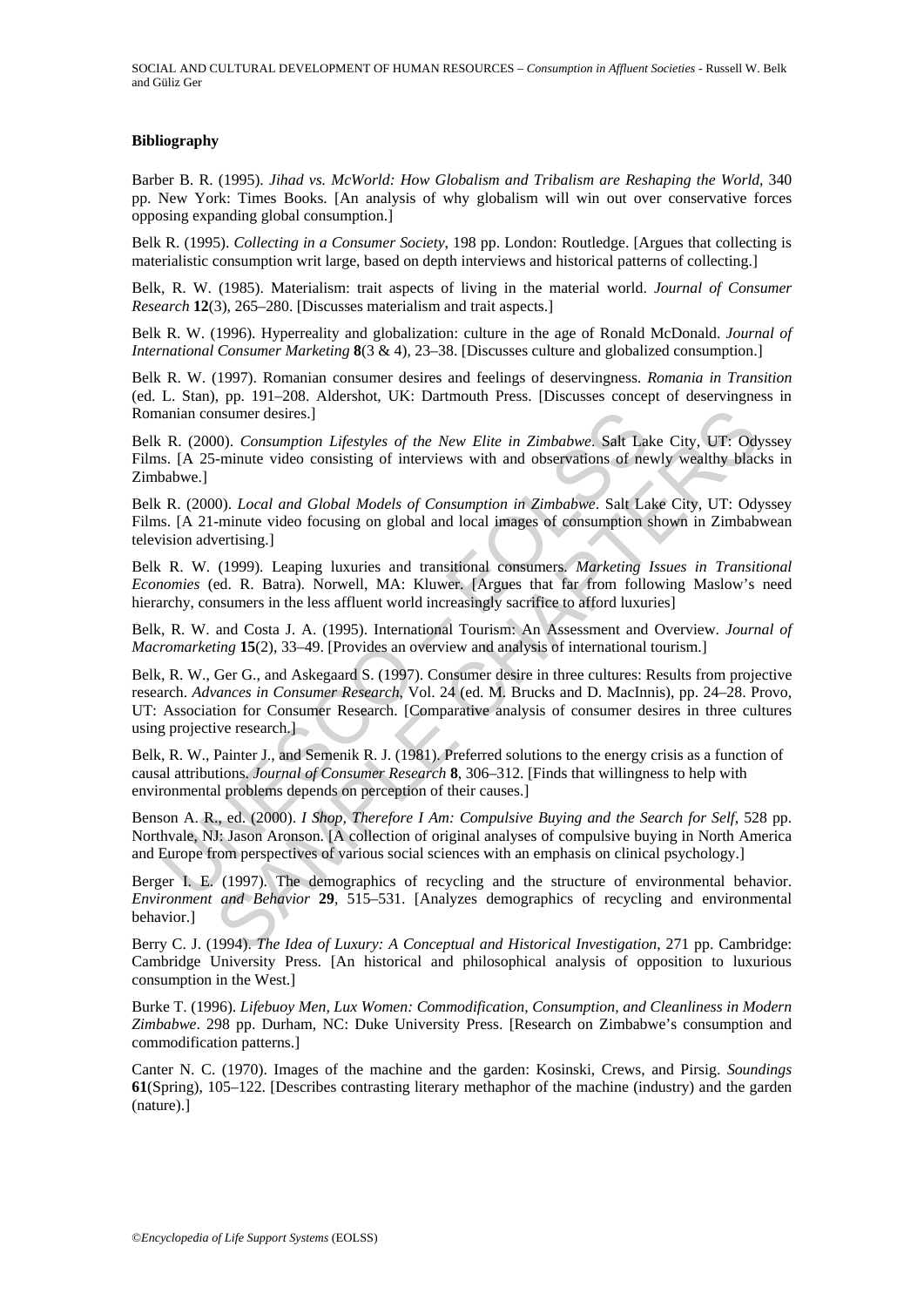Carrier J. G., ed. (1995). *Occidentalism: Images of the West*. Oxford: Clarendon Press. [A collection of articles investigating images of the West as the cultural other, and provides analysis of Occidentalism, as it relates to Orientalism.]

Carroll J. (1998). *Ego and Soul: The Modern West in Search of Meaning*, 280 pp. Sydney: Harper Collins. [Argues that at the end of the capitalist-bourgeois golden age, we find life meanings in shopping, tourism, nature, and sports more than in work, family, or religion.]

Corbin A. (1986). *The Foul and the Fragrant: Odor and the French Social Imagination*, Cambridge, MA: Harvard University Press (Original 1982). [Shows that the acription of bad smell is used to disparage lower classes and minorities.]

Costa J. A. and Belk R. W. (1990). Nouveaux riches as quintessential Americans: case studies of consumption in an extended family. *Advances in NonProfit Marketing*, Vol. 3 (ed. R. W. Belk, ed.), pp. 83–140. Greenwich, CT: JAI Press. [Case studies of consumption in an extended family and investigation of new rich in the American mind.]

Croll E. (1994). *From Heaven to Earth: Images and Experiences of Development in China*. 317 pp. London: Routledge. [Cultural analysis of the images and experiences of development in China.]

Dittmar H. (1992). *The Social Psychology of Material Possessions*, 250 pp. New York: St. Martin's Press. [Based on experimental and survey research, this book explores the psychology of materialism, money, and possessions.]

Douglas M. (1966). *Purity and Danger: An Analysis of Pollution and Taboo*. 208 pp. London: Routledge and Kegan Paul. [A classic study on the cultural analysis of pollution and taboo in a variety of human cultures and situations.]

Doyle K. O. (1999). *The Social Meanings of Money and Property: In Search of a Talisman*, 288 pp. Thousand Oaks, CA: Sage. [An historical, philosophical, theological, and psychological analysis of what money and possessions mean in primarily Western cultures.]

Elgin D. (1981). *Voluntary Simplicity: Toward a Way of Life that is Outwardly Simple, Inwardly Rich*. 290 pp. New York: William Morrow & Company. [Supports simple, non-materialistic, spiritually rich lifestyle.]

Elgin D. S. and Mitchell A. (1977). Voluntary simplicity: lifestyle of the future? *The Futurist* **11**, 200– 209. [Supports simple, non-materialistic, spiritually rich lifestyle.]

E. (1994). *From Heaven to Earth: Images and Experiences of Developmentarity and Experiences of Developmentarity (Cultural analysis of the images and experiences of developmentarity. The Social Psychology of Material Posse* 44). From Heaven to Earth: Images and Experiences of Development in China, 31-<br>
44). From Heaven to Earth: Images and experiences of development in China.]<br>
449. Fee. ICultural analysis of the images and experiences of dev Etzioni A. (1998). Voluntary simplicity: characterization, select psychological implications, and societal consequences. *Journal of Economic Psychology* **19**, 619–643. [Analysis of psychological implications and consequences of voluntary simplicity.]

Eyerman R. and Legren O. (1995). Romancing the road: road movies and images of mobility. *Theory, Culture, and Society* **12**, 53–79. [Analysis of road movies and concepts of mobility.]

Falk P. (1994). *The Consuming Body*, 238 pp., London: Sage. [A cultural sociological treatment of consumer desire and taste with an emphasis on corporeality.]

Falk P. and Campbell C., eds. (1997). *The Shopping Experience*, 212 pp. London: Sage. [An edited volume looking at the cultural, historical, anthropological, and sociological meanings of contemporary European shopping.]

Friedman T. (1999). *The Lexus and the Olive Tree*, 490 pp. New York: Farrar, Strauss and Giroux. [A deeper and more current treatment than Barber's of the ultimate triumph of global materialism over local tradition.]

Ger G. (1997). Human development and humane consumption: well-being beyond the 'good life'. *Journal of Public Policy and Marketing* **16**(1), 110–125. [Argues that the true good life in economic development is not simply having more.]

Ger G. (2000). Experiential meanings of consumption and sustainability in Turkey. *Advances in Consumer Research*, Vol. 26 (ed. E. Arnould and L. Scott). Provo, UT: Association for Consumer Research. [Probes the meanings of differing levels of consumption in Turkey.]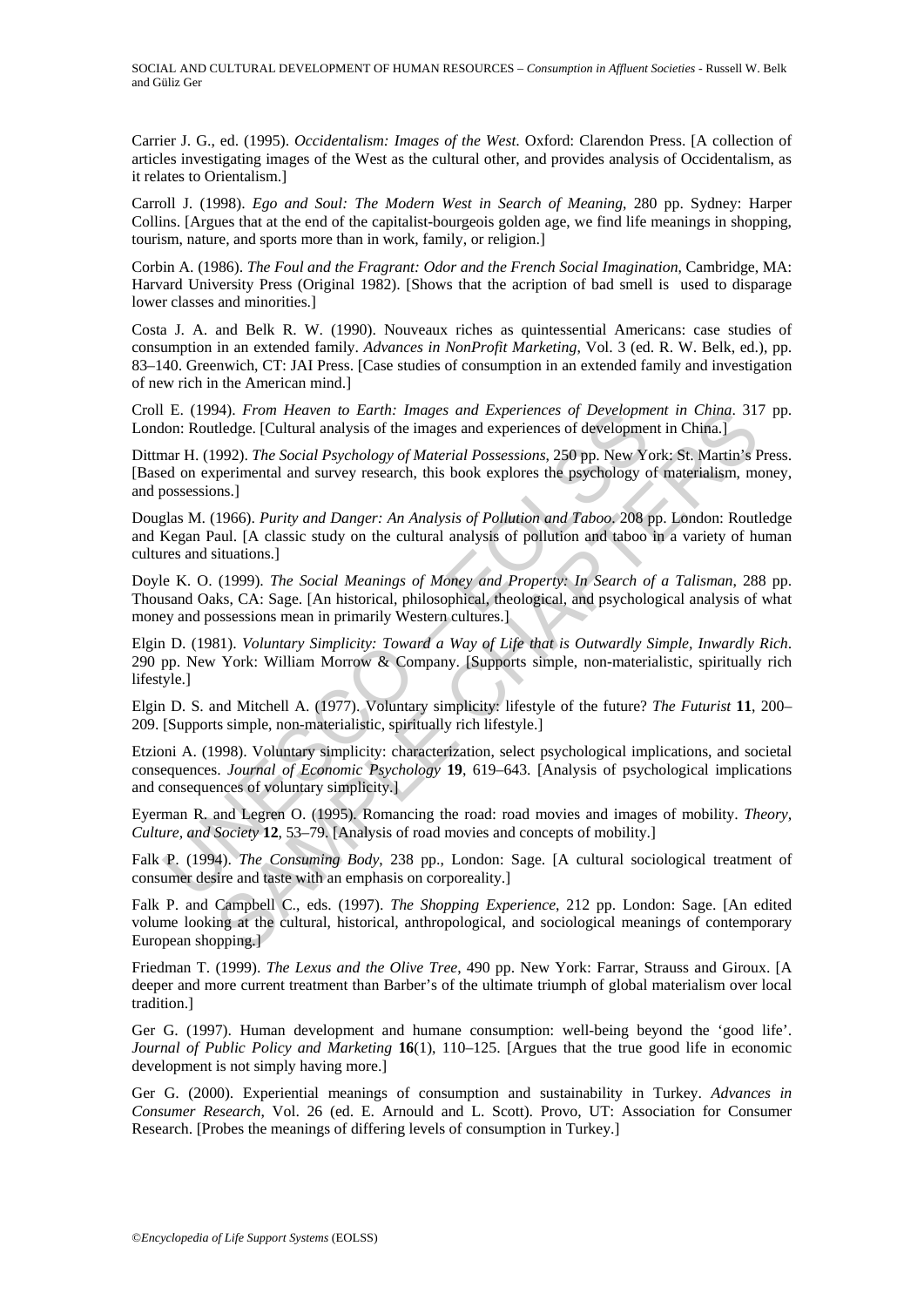Ger G., Askegaard S., and Christensen A. (1999). Experiential nature of product-place images: image as a narrative. *Advances in Consumer Research*, Vol. 26 (ed. E. Arnould and L. Scott). Provo, UT: Association for Consumer Research. [Examines different country of origin perceptions in Denmark and Turkey.]

Ger G. and Belk R. W. (1996a). Cross-cultural differences in materialism. *Journal of Economic Psychology* **17**(1), 55–77. [Finds that materialism is low in Western Europe and high in a number of developing countries.]

Ger G. and Belk R. W. (1996b). I'd like to buy the world a coke: consumptionscapes of the 'Less Affluent World'. *Journal of Consumer Policy* **19**(3), 271–304. [Examines alternative models of global consumption and argues for a hybrid global-local model.]

Ger G. and Belk R. W. (1999). Accounting for materialism in four cultures. *Journal of Material Culture*.pp. 183-204. [Examines the "acounts" people use to justify their materialism in the U.S., Romania, Turkey, and Western Europe]

G. Wilhtlet, H. Halker, B. Laessee, Godskesen, M. and Ropke, I. (1998). Symther of two impact daily consumption practices in different cultures. Working p<br>pean Science Foundation—Term Programme Workshop on Consumption<br>inab ite, H. Halker, B. Laessee, Godskesen, M. and Ropke, I. (1998). Symbolic meanings of<br>eact daily consumption practices in different cultures. Working paper presented a<br>cience Foundation—Term Programme Workshop on Consumptio Ger, G. Wilhite, H. Halker, B. Laessøe, Godskesen, M. and Røpke, I. (1998). Symbolic meanings of high and low impact daily consumption practices in different cultures. Working paper presented at the European Science Foundation—Term Programme Workshop on Consumption, Everyday Life and Sustainability, Lancaster University, UK, March. [examines meanings of environmentally friendly consumption in Scandinavia, Turkey, and Japan.]

Gerbner G., Gross L., Morgan M., and Signorielli N. (1986). Living with television: the dynamics of the cultivation process. *Perspectives on Media Effects* (ed. J. Bryant and D. Zillmann), pp. 17–40. Hillsdale, NJ: Lawrence Erlbaum. [Analysis of the impact of television and the dynamics of the cultivation process.]

Holder B. (1987). *Monstrous Trucks*. New York: Gallery Books. [On huge trucks and cultural meanings of autos in American society.]

Hopper J. R. and McCarl Nielsen J. (1991). Recycling as altruistic behavior: normative and behavioral strategies to expand participation in a community recycling program. *Environment and Behavior* **23**(March), 195–220. [Theorizes recycling as altruism and derives implications.]

Hunt J. and Manning P. K. (1991). The social context of police lying. *Symbolic Interaction* **14**(Spring), 51–70. [An ethnographic study of police fabrications of truth.]

Inglehart R. (1981). Post-materialism in an environment of insecurity. *American Political Science Review* **75**, 880–900. [Maintains that the generation of Europeans who grew up in post-WWII affluence should be non-materialistic]

Jennings H. (1995). *Pandaemonium : The Coming of the Machine As Seen by Contemporary Observers*. 376 pp. London: Papermac (original 1985). [History of the critical reception of the machine and the factory during the Industrial Revolution in Europe.]

Jewett, R. and Lawrence J. (1978). Norm demolition derbies: rites of reversal in popular culture. *The Popular Culture Reader* (ed. J. Nachbar, D. Weisner, and J. L. Wright), pp. 245–252. Bowling Green, OH: Bowling Green University Popular Press. [Uses automobile demolition derbies as a prototype of norm reversal rituals.]

Keyfitz N. (1982). Development and the elimination of poverty. *Economic Development and Cultural Change* **30**, 649–670. [Argues that consumers of the world increasingly share aspirations for a standard package of consumer goods.]

Kilbourne W., McDonagh P., and Prothero A. (1997). Sustainable consumption and the quality of life: a macromarketing challenge to the dominant social paradigm. *Journal of Macromarketing* **17**(1), 4–24. [Explores the feasibility of sustainable consumption from a macromarketing perspective.]

Kottak C. P. (1983). *Assault on Paradise: Social Change in a Brazilian Village*. New York: Random House. 308 pp. [An ethnographic account of the reception of low income budget travelers from the west in a Brazilian city.]

Leach W. R. (1993). *Land of Desire: Merchants, Power, and the Rise of a New American Culture*. 510 pp. New York: Vintage. [A history of the rise of U.S. consumer culture as stimulated by promotion and department stores.]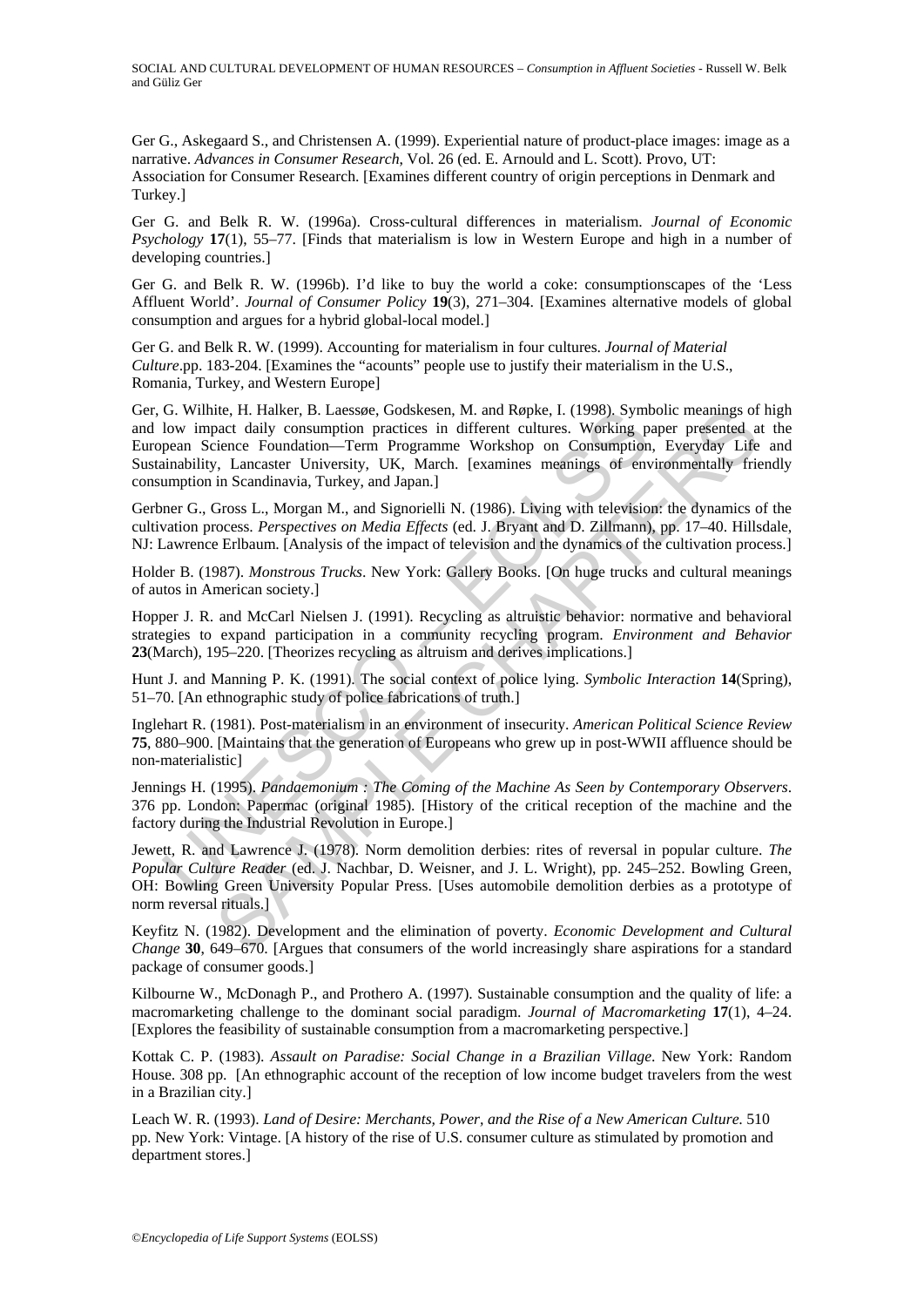Lears J. (1994). *Fables of Abundance: A Cultural History of Advertising in America*, 492 pp. New York: Basic Books. [An historical analysis of the role of advertising in nurturing consumer culture in the United States.]

Leonard-Barton D. (1981). Voluntary simplicity and energy consumption. *Journal of Consumer Research* **8**, 243–252. [A study of volutary simplifiers and energy conservation.]

Lewis O. (1961). *The Children of Sanchez*. 499 pp. New York: Random House. [An ethnographic study of consumption and life in a Mexican village.]

Liebes T. and Katz E. (1990). *The Export of Meaning: Cross-Cultural Readings of Dallas*. 188 pp. New York: Oxford University Press. [A study demonstrating that U.S. television programs are interpreted quite differently in different countries.]

Lunt P. and Alexandratou G. (1998). Materialism and identity in the social psychology of consumption. Paper presented at the Workshop on Consumption, Environment, and the Social Sciences, Mansfield College, Oxford, UK, 6–7 July. [A review paper on what is known about materialism and environmental sustainabilityh.]

Miller D. (1997). *Capitalism: An Ethnographic Approach*. Oxford: Berg. 384 pp. [An ethnographic Study of shopping, advertising, and consumption in Trinidad.]

Miller D. (1998). Green: Oh Dear—How Terribly 80s. Paper presented at the Workshop on Consumption, Environment, and the Social Sciences, Mansfield College, Oxford, UK, 6–7 July. [Agues that among British middle class, green consumption is passé.]

unabilityh.]<br>
unabilityh.]<br>
er D. (1997). Capitalism: An Ethnographic Approach. Oxford: Berg. 384 pp. [*i*<br>
er D. (1998). Green: Oh Dear—How Terribly 80s. Paper presented at the Work<br>
roment, and the Social Sciences, Mansf h.]<br>
And Constainers An Ethnographic Approach. Oxford: Berg. 384 pp. [An ethnographic 897).<br>
Graduettising, and consumption in Trinidad.]<br>
98). Green: Oh Dear—How Terribly 80s. Paper presented at the Workshop on Consump<br>
4 Miller D. (1998). *A Theory of Shopping*, 180 pp. Ithaca, NY: Cornell University Press. [A fieldworkbased interpretation of women's shopping behavior as a sacrificial ritual transforming accumulation into expenditure.]

Miller D., Jackson P., Thrift N., Holbrook B., and Rowlands M. (1998). *Shopping, Place and Identity*, 214 pp. London: Routledge. [A cross-disciplinary social scientific investigation of gender, shopping, class, and identity in Greater London.]

Moorhouse H. B. (1991). *Driving Ambitions: An Analysis of American Hotrod Enthusiasm*, 321 pp. Manchester: Manchester University Press. [An historical study of American fascination with hot rods.]

Myers N. (1997). Consumption: challenge to sustainable development. *Science* **276**(April), 53–55. [A general discussion pinpointing consumer desires as the main barrier to sustainable economic development.]

Nearing S. (1954). *Man's Search for the Good Life.* Harborside, ME: The Social Science Institute. [A philosophical, historical, and applied treatment of living simply.]

Prince S. (1988). Dread, taboo, and *The Thing*: toward a social theory of the horror film. *Wide Angle* **10**(3), 20–29. [A film analysis of dirt, dread, and horror.]

Richins M. and Dawson S. (1992). A consumer values orientation for materialism and its measurement: scale development and validation. *Journal of Consumer Research* **19**(3), 303–316. [A values-based measure of materialism]

Rosenblatt R., ed. (1999). *Consuming Desires: Consumption, Culture, and the Pursuit of Happiness*, 230 pp. Washington, DC: Island Press [A diverse and uneven compilation of analyses and essays on the relationships between consumption, culture, and happiness.]

Rudmin R., ed. (1991). *To Have Possessions: A Handbook on Ownership and Property*, 496 pp. Corte Madera, CA: Select Press. [Sociological and psychological analyses of the meanings of acquiring and possessing consumer goods.]

Schama S. (1987). *The Embarrassment of Riches: An Interpretation of Dutch Culture in the Golden Age*, 698 pp. New York: Alfred A. Knopf. [An insightful historical analysis of the guilt and pleasures of consumption in the Dutch Golden Age.]

Schor J. (1998). T*he Overspent American: Upscaling, Downshifting, and the New Consumer*. 253 pp. New York: Basic Books. [A social analysis of the need for downshifting and a prediction that it will occur in the U.S.]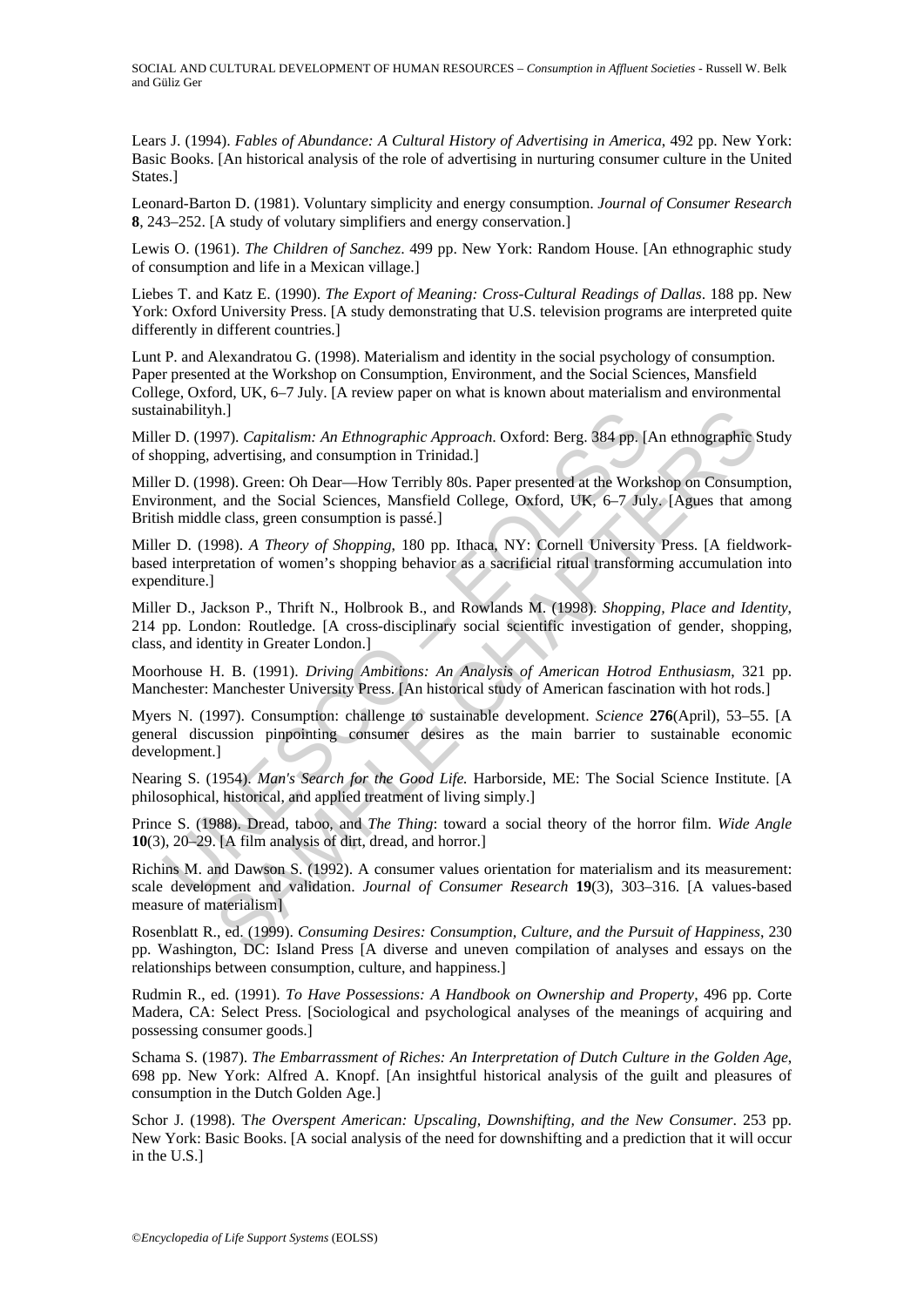Scott M. B. and Lyman S. M. (1968). Accounts. *American Sociological Review* **33**(February), 46–61. [A theoretical categorization of the ways humans justify their behaviors.]

Seabrook J. (1978). *What Went Wrong? Why Hasn't Having More Made People Happier?* 384 pp. New York: Pantheon Books. [A British analysis of the lack of correlation between material well being and happiness.]

Shi D. (1985). *The Simple Life: Plain Living and High Thinking in American Culture*. New York: Oxford University Press.[ An historical analysis of the concept of simple living]

Shove E. (1997). Notes on comfort, cleanliness, and convenience. Paper presented at the Workshop on Consumption, Everyday Life, and Sustainability, Lancaster, UK, April. [Observes that we waste energy and other resources in attempting to be overly clean.]

Sklair L. (1991). *Sociology of the Global System*, Baltimore, MD: Johns Hopkins University Press.

Thøgersen J. (1996). Recycling and morality: a critical review of the literature. *Environment and Behavior* **28**, 536–558. A discouraging review of the literature on the morality of recycling.]

Twitchell J. B. (1999). *Lead Us Into Temptation: The Triumph of American Materialism*, 310 pp., New York: Columbia University Press. [Argues that advertising has helped stimulate materialism in the United States and that this is a not entirely evil or negative situation.]

Vincent J. R. and Panayotou T. (1997). Consumption: challenge to sustainable developmentor distraction? *Science* **276**(April, 53), 55–57. [Critique of Myers' thesis that over-consumption is a barrier to sustainable development.]

chell J. B. (1999). *Lead Us Into Temptation:* The Triumph of American Mate: Columbia University Press. [Argues that advertising has helped stimulate mas and that his is a not entirely evil or negative situation.]<br>ent J. R Weismantel J. (1989). The children cry for bread: hegemony and the transformation of consumption. *The Social Economy of Consumption, Monographs in Economic Anthropology*, No. 6, (ed. H. J. Rutz and B. S. Orlove), pp. 85–99. Lanham: University Press of America.[ Ethnographic analysis pointing the irony of simultaneous starvation and over-consumption.]

Wilhite H., Nakagami H., Masuda T., Yamaga Y., and Haneda H. (1996). A cross-cultural analysis of household energy-use behavior in Japan and Norway. *Energy Policy* **24**, 795–803. Finds both Japan and Norway over-use energy in homes, but in different ways.]

Wilk, R. (1993). It's destroying a whole generation: television and moral discourse in Belize. *Visual Anthropology* **5**, 229–244.

Wilk R. (1996). Emulation and global consumerism. Paper presented at the Workshop on Consumption, Everyday Life, and Sustainability, Lancaster, UK, April, 1997.[ Concludes that the demonstration effect is neither viable nor responsible for global consumerism.]

Wilson V. (1999). *The Secret Life of Money: Exposing the Private Parts of Personal Money*, 224 pp. St. Leonards, New South Wales: Allen and Unwin. [An analysis of the meanings of money to Australians with an emphasis on issues of control, power, gender, and childhood experiences.]

B. (1999). *Lead Us Into Tempation*: The Triumph of American Materialism, 310 pp.,<br>B. (1999). *Lead Us Into Temptation:* The Triumph of American Materialism, 310 pp.,<br>bia University Press. [Argues that advertising has hel Wong N. and Ahuvia A. (1997). From Tofu to caviar: conspicuous consumption, materialism and selfconcepts in East Asian and Western cultures. Paper presented at Association for Consumer Research Conference, Denver, CO, October. [Finds that concepts of face result in differing meanings of luxury consumption in the West and Asia.

Wuthnow R. (1994). *God and Mammon in America*, 384 pp. New York: Free Press. [Examines the link between religious faith and economic behavior in America. It argues that religion sometimes justifies wealth accumulation.]

Wuthnow R. (1996). *Poor Richard's Principle: Recovering the American Dream Through the Moral Dimension of Work, Business, and Money*, 444 pp. Princeton, NJ: Princeton University Press. [A sociological investigation into the role of work and money in the lives of Americans. It argues that work and money cannot be understood in terms of economic theories alone, but that they are inevitably rooted in our concepts of ourselves and in the symbolic rituals and taboos of everyday life.]